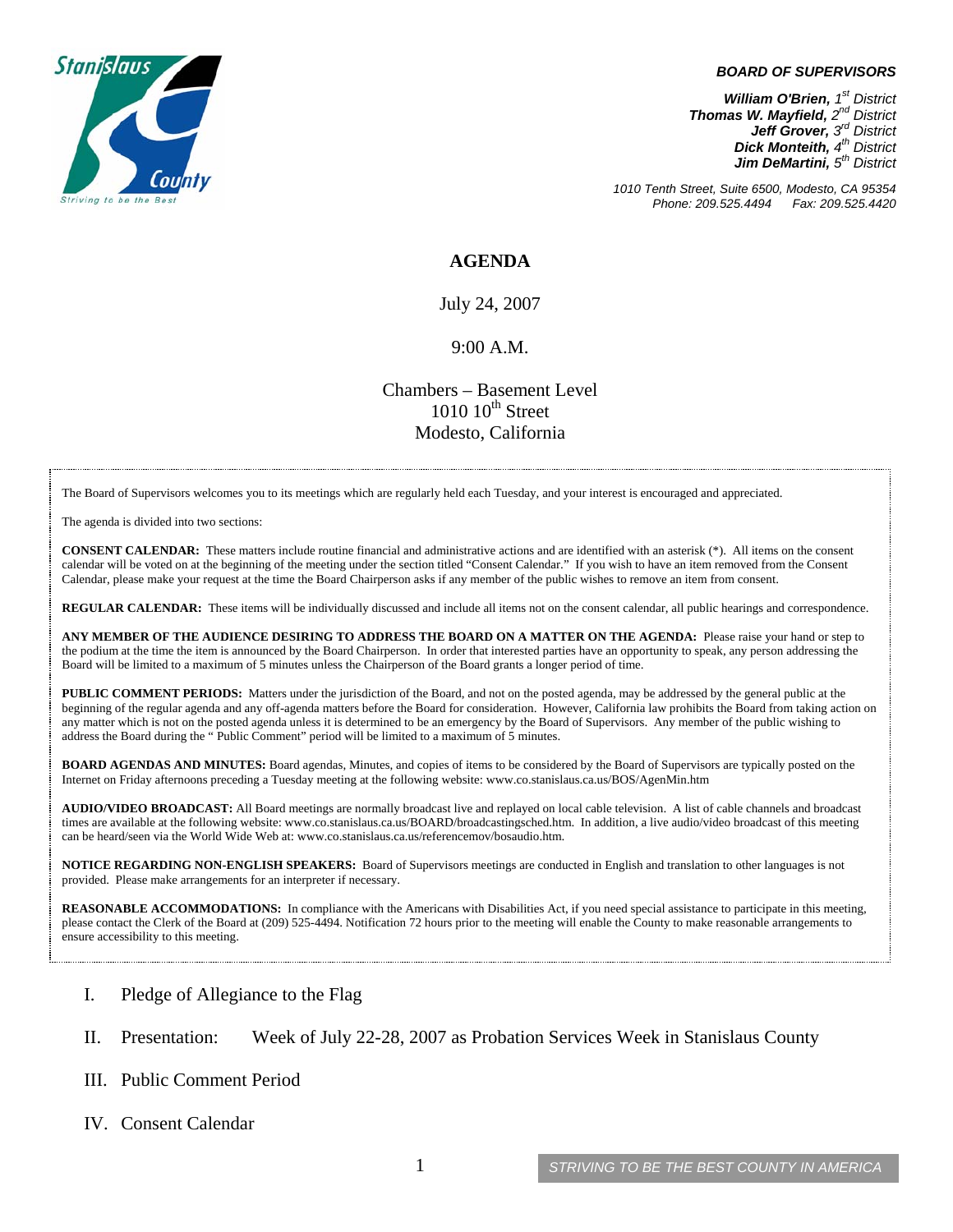# V. Agenda Items

- A. Miscellaneous
- \* 1. Approval of the Minutes for July 17, 2007 ([View Item](http://www.co.stanislaus.ca.us/bos/minutes/2007/min07-17-07.pdf))
- B. Chief Executive Office
	- \* 1. Approval to Adopt the Recommendations of the Nuisance Abatement Hearing Board (Environmental Resources) Regarding the following Properties:
		- a. 0 Monterey Avenue, Ceres, CA, CE No. 07-164 ([View Item](http://www.co.stanislaus.ca.us/bos/agenda/2007/20070724/B01a.pdf))
		- b. 5308 Clark Street, Keyes, CA, CE No. 07-130 ([View Item](http://www.co.stanislaus.ca.us/bos/agenda/2007/20070724/B01b.pdf))
		- c. 5043 S. Faith Home Road, Turlock, CA, CE No. 06-598 ([View Item](http://www.co.stanislaus.ca.us/bos/agenda/2007/20070724/B01c.pdf))
		- d. 1406 South Avenue, Modesto, CA, CE No. 07-96 ([View Item](http://www.co.stanislaus.ca.us/bos/agenda/2007/20070724/B01d.pdf))
		- e. 2790 W. Whitmore Avenue, Modesto, CA, CE No. 06-616 ([View Item](http://www.co.stanislaus.ca.us/bos/agenda/2007/20070724/B01e.pdf))
		- f. 517 Leon Avenue, Modesto, CA, CE No. 06-779 ([View Item](http://www.co.stanislaus.ca.us/bos/agenda/2007/20070724/B01f.pdf))
- \* 2. Approval to Adopt the Recommendations of the Nuisance Abatement Hearing Board Regarding the Approval of the Administrative Civil Citation to Abate the Nuisance CE No. 06-346 at 8651 Crane Road, Oakdale, California – Environmental Resources ([View Item](http://www.co.stanislaus.ca.us/bos/agenda/2007/20070724/B02.pdf))
- \* 3. Approval to Adopt the Recommendations of the Nuisance Abatement Hearing Board Regarding the Cost Accounting to Abate the Nuisance CE No. 06-307 at 330 E. Clausen Road, Turlock, California – Environmental Resources ([View Item](http://www.co.stanislaus.ca.us/bos/agenda/2007/20070724/B03.pdf))
- \* 4. Approval to Set a Public Hearing to Consider the Formation of the Valley Home Municipal Advisory Council on August 21, 2007 at 6:40 p.m. - Chief Executive Office ([View Item](http://www.co.stanislaus.ca.us/bos/agenda/2007/20070724/B04.pdf))
- \* 5. Approval to Accept a Grant Deed for the Turlock Courthouse Property at 300 Starr Avenue, Turlock, California from the City of Turlock - Chief Executive Office ([View Item](http://www.co.stanislaus.ca.us/bos/agenda/2007/20070724/B05.pdf))
- \* 6. Approval of Contract Renewals with the California Department of Education for the Administration of the Child Care and Development Block Grants - Community Services Agency ([View Item](http://www.co.stanislaus.ca.us/bos/agenda/2007/20070724/B06.pdf))
- \* 7. Approval to Accept the In-Home Supportive Services Advisory Committee Fiscal Year 2006-2007 Report to the Community - Community Services Agency ([View Item](http://www.co.stanislaus.ca.us/bos/agenda/2007/20070724/B07.pdf))
- \* 8. Approval of the Labor Agreement Between the County and the United Domestic Workers of America (UDW), representing the In-Home Supportive Services (IHSS) Workers - Community Services Agency ([View Item](http://www.co.stanislaus.ca.us/bos/agenda/2007/20070724/B08.pdf))
- \* 9. Approval of a Fiscal Year 2006-2007 Contract Amendment with the California Department of Education for the Administration of the Child Care and Development Block Grant - Community Services Agency ([View Item](http://www.co.stanislaus.ca.us/bos/agenda/2007/20070724/B09.pdf))
- \* 10. Approval to Adopt a Resolution Dissolving the Joint Powers Agreement Forming 49-99 Cooperative Library System, and Adoption of Resolution Agreement Forming the New 49-99 Cooperative Library System – Library ([View Item](http://www.co.stanislaus.ca.us/bos/agenda/2007/20070724/B10.pdf))
- \* 11. Approval to Apply for a Grant from the California Region IV Local Emergency Planning Committee for Hazardous Materials Preparedness – Environmental Resources ([View Item](http://www.co.stanislaus.ca.us/bos/agenda/2007/20070724/B11.pdf))
- \* 12. Approval of Matters Related to the Gallo Center for the Arts, Contract for Signage and Gate; Amendment for Architectural Services; Approval to Conduct a Public Dedication Ceremony and Related Actions for the Completion of the Gallo Center for the Arts ([View Item](http://www.co.stanislaus.ca.us/bos/agenda/2007/20070724/B12.pdf))
- C. Department of Public Works
- \* 1. Approval to Award Contract to International Surfacing Systems, of Modesto, California, for the 2007 Rubberized Chip Seal Program ([View Item](http://www.co.stanislaus.ca.us/bos/agenda/2007/20070724/C01.pdf))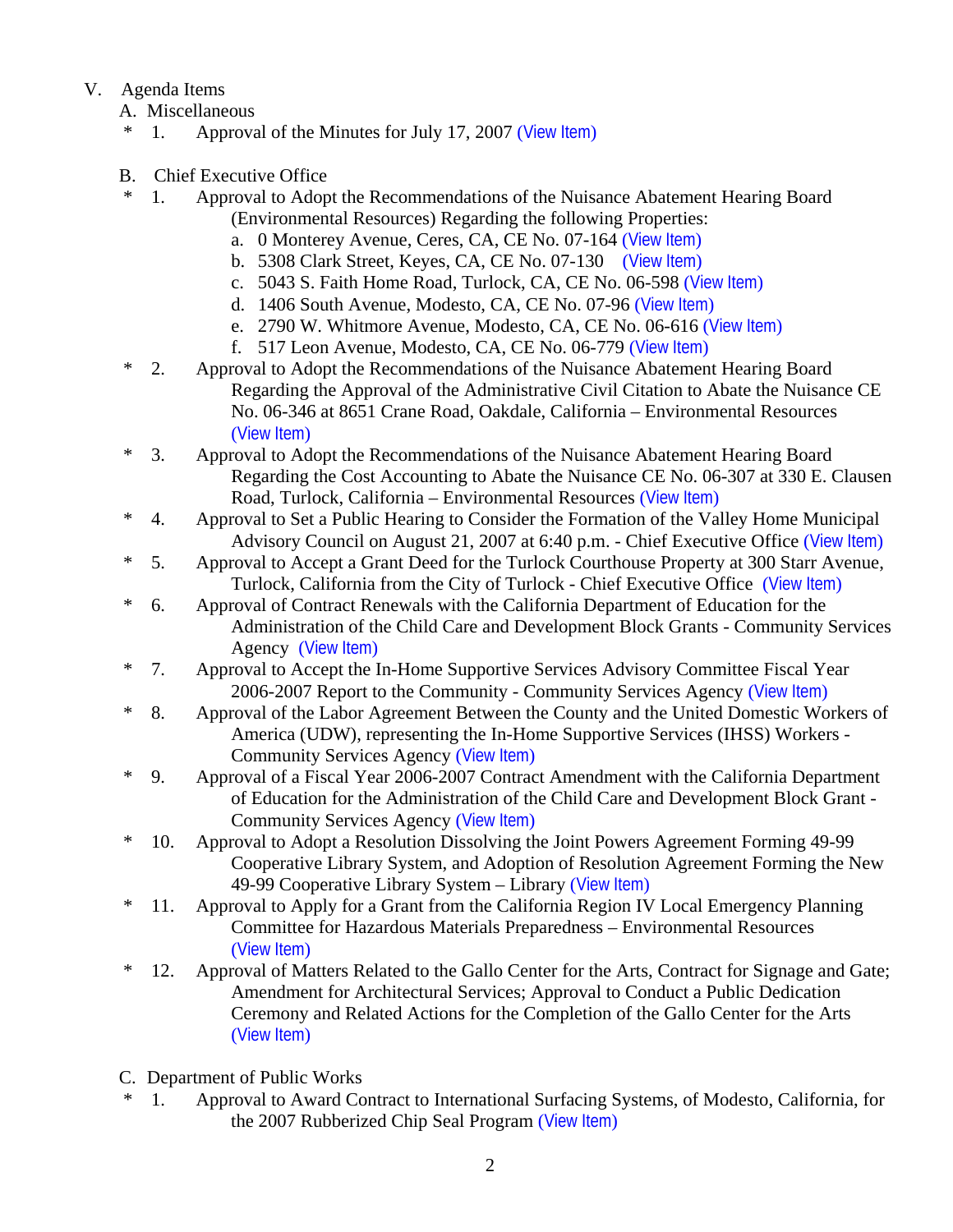- \* 2. Approval to Hold a Traditional Portuguese "Bodo De Leite" Parade on Several County Roads in the Turlock Area on August 18, 2007 ([View Item](http://www.co.stanislaus.ca.us/bos/agenda/2007/20070724/C02.pdf))
- \* 3. Approval to Award Contract to George Reed, Inc., of Modesto, California, for the Traffic Congestion Relief Project "A", Intersection of Geer Road and Service Road ([View Item](http://www.co.stanislaus.ca.us/bos/agenda/2007/20070724/C03.pdf))
- \* 4. Approval to Award Contract to Teichert Construction of Turlock, California, for the Carpenter Road, 1.5 Miles North of Crows Landing Road Reconstruction Project ([View Item](http://www.co.stanislaus.ca.us/bos/agenda/2007/20070724/C04.pdf))
- \* 5. Approval to Adopt the Mitigated Negative Declaration for Ladd Road/McHenry Avenue Intersection Operational Improvements Project ([View Item](http://www.co.stanislaus.ca.us/bos/agenda/2007/20070724/C05.pdf))
- D. Department of Planning and Community Development
- E. County Counsel
- VI. Scheduled Matters
	- 9:15 a.m. Public Hearing to Consider Rezone Application No. 2006-13, Caloy Company Oil and Feed, a Request to Rezone a 5.65 Acre Parcel from A-2-40 (General Agriculture) to Planned Development to Allow an Existing 15,570 Square Foot Warehouse/Office Building to Be Used as a Processing Facility to Extract Oil and Process Cattle Feed from Walnuts and Almonds. The Site Includes the Existing Building, Silos, Loading Area, and Truck Scales. Additions to the Site Will Be Employee Parking, Security Fencing and Gates, a New Septic System, and Landscaping. The Business Will Be a 24-hour Operation with 7 Employees on Maximum Shifts. The Project is Located at 5425 Montpelier Road, in Montpelier, West of Denair. A Negative Declaration will be Considered ([View Item](http://www.co.stanislaus.ca.us/bos/agenda/2007/20070724/PH915.pdf))
	- 9:20 a.m. Public Hearing on the Appeal of the Planning Commission's Denial of Request for Modification or Removal of Condition of Approval No. 31 for Parcel Map Application No. 2006-02 – Timbell-Warnerville Partners, LLC (Formerly Furtado Family Trust) **(Please note: Department of Planning and Community Development has requested that this hearing be canceled)** ([View Item](http://www.co.stanislaus.ca.us/bos/agenda/2007/20070724/PH920.pdf))
	- 9:25 a.m. Sitting as the In-Home Supportive Services Public Authority ([View Item](http://www.co.stanislaus.ca.us/bos/agenda/2007/20070724/PH925.pdf))
		- I. Call to Order
		- II. Consent Calendar (Those Items Marked with an \*)
			- \*A. Approval of the Minutes of May 9, 2006
			- \*B Approval of the Labor Agreement between the County and the United Domestic Workers of America (UDW), Representing the In-Home Supportive Services (IHSS) Workers, and Adjust the Budget
		- III. Correspondence
			- A. None
		- IV. Public Hearings
			- A. None
		- V. Agenda Items
			- A. Acceptance of the In-Home Supportive Services Advisory Committee Fiscal Year 2006-2007 Report to the Community
		- VI. Public Forum
		- VII. Adjournment